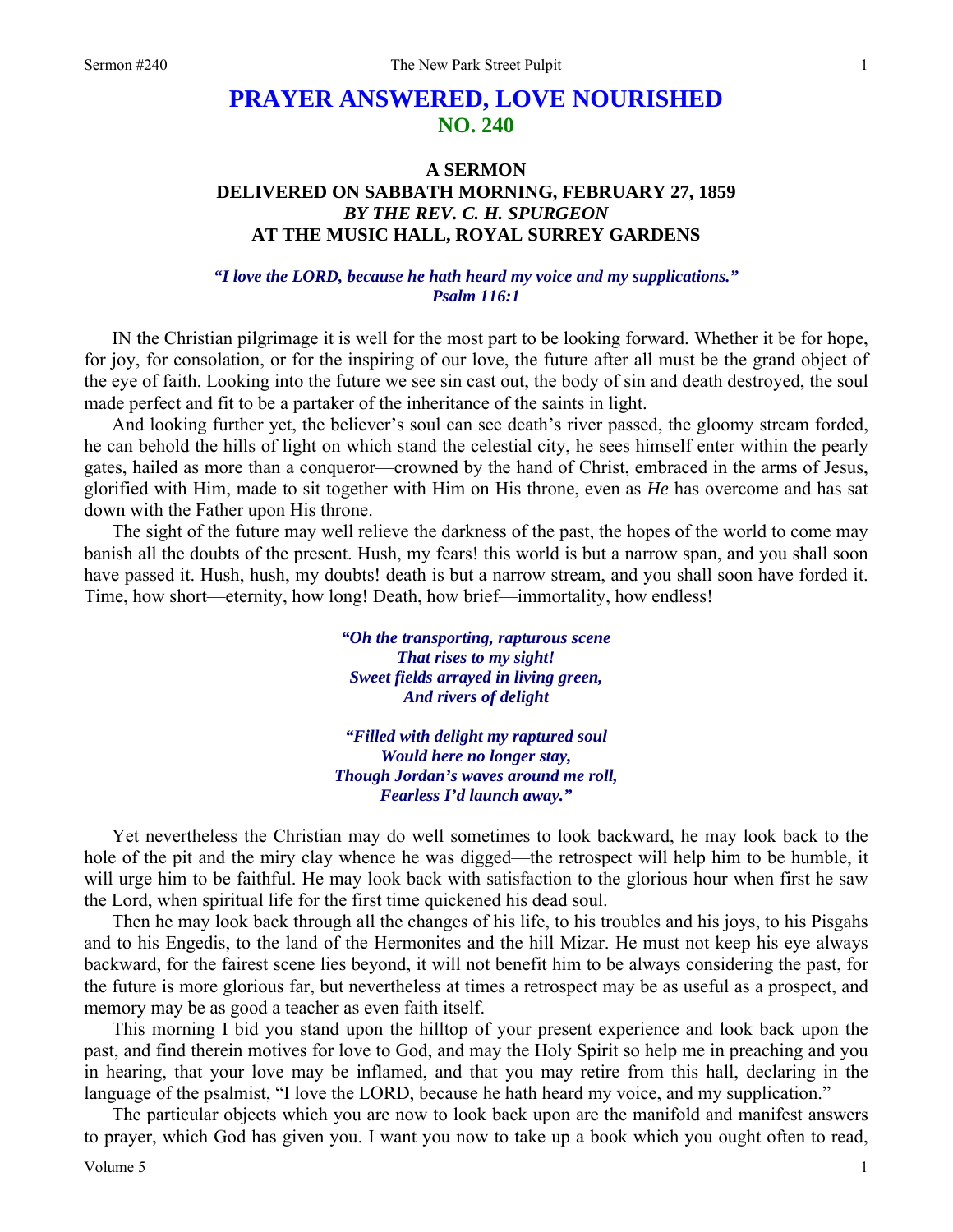the book of remembrance which God has written in your heart of His great goodness and continued mercies, and I want you to turn to that golden page wherein are recorded the instances of God's grace in having listened to your voice and having answered your supplications. I shall give you seven reflections, each of which shall stir up your hearts to love our God whose memorial is that He hears and answers prayers.

**I.** And the first thing I would have you recollect is YOUR OWN PRAYERS.

If you look at them with an honest eye, you will be struck with wonder that ever God should have heard them. There may be some men who think their prayers worthy of acceptance, I dare say the Pharisee did. But all such men shall find that however worthy they may esteem their prayers, God will not answer them at all. The true Christian, in looking back weeps over his prayers, and if he could retrace his steps he would desire to pray better, for he sees that all his attempts at prayer in the past have been rather blundering attempts than actual successes.

Look back now Christian upon your prayers and remember what *cold* things they have been. You have been on your knees in the closet, and there you ought to have wrestled as Jacob did, but instead of that your hands have fallen down, and you have forgotten to strive with God. Your desires have been but faint, and they have been expressed in such sorry language, that the desire itself seemed to freeze upon the lips that uttered it. And yet, strange to say, God has heard those cold prayers, and has answered them too, though they have been such that we have come out of our closets and have wept over them.

At other times our hearts have been broken because we felt as if we could not feel, and our only prayer was, "God forgive us that we cannot pray." Yet notwithstanding, God has heard this inward groaning of spirit. The feeble prayer which we ourselves despised, and which we thought would have died at the gate of mercy, has been nursed, and nurtured, and fostered, and accepted, and it has come back to us a full grown blessing, bearing mercy in both its hands.

Then again, believer, *how infrequent and few are your prayers, and yet how numerous and how great have God's blessings been.* You have prayed in times of difficulty very earnestly, but when God has delivered you, where was your former fervency? In the day of trouble you besieged His throne with all your might, and in the hour of your prosperity, you could not wholly cease from supplication, but oh! how faint was the prayer compared with that which was wrung out of your soul by the rough hand of your agony.

Yet, notwithstanding that, though you have ceased to pray as you once did, God has not ceased to bless. When you have forgotten your closet, He has not forgotten your house, nor your heart. When you have neglected the mercy seat, God has not left it empty, but the bright light of the Shekinah has always been visible between the wings of the cherubim.

Oh! I marvel that the Lord should regard those intermittent spasms of importunity which come and go with our necessities. Oh! what a God is He that He should hear the prayers of men who come to Him when they have wants, but who neglect Him when they have received a mercy, who approach Him when they are forced to come, but who almost forget to go to Him when mercies are plentiful and sorrows are few.

Look at your prayers again in another aspect. *How unbelieving have they often been!* You and I have gone to the mercy seat and we have asked God to bless us, but we have not believed that He would do so. He has said, "Whatsoever you ask in prayer, believe that ye shall have it, and ye shall have it." Oh! how I could smite myself this morning, when I think how on my knees I have doubted my God!

What would you think of a man who came before you with a petition and said, "Sir, you have promised to give me such and such a thing if I asked for it, I ask for it, but I do not believe you will give it to me." You would say, "Get you gone until you believe me better. I will give nothing to a man who doubts my word." Often might the Lord have spurned us from His mercy seat when we have come to Him, not believing the very promises which we were pretending to plead.

*How small too, the faith of our most faithful prayers!* When we believe the most, how little do we trust, how full of doubting is our heart, even when our faith has grown to its greatest extent! What

2

2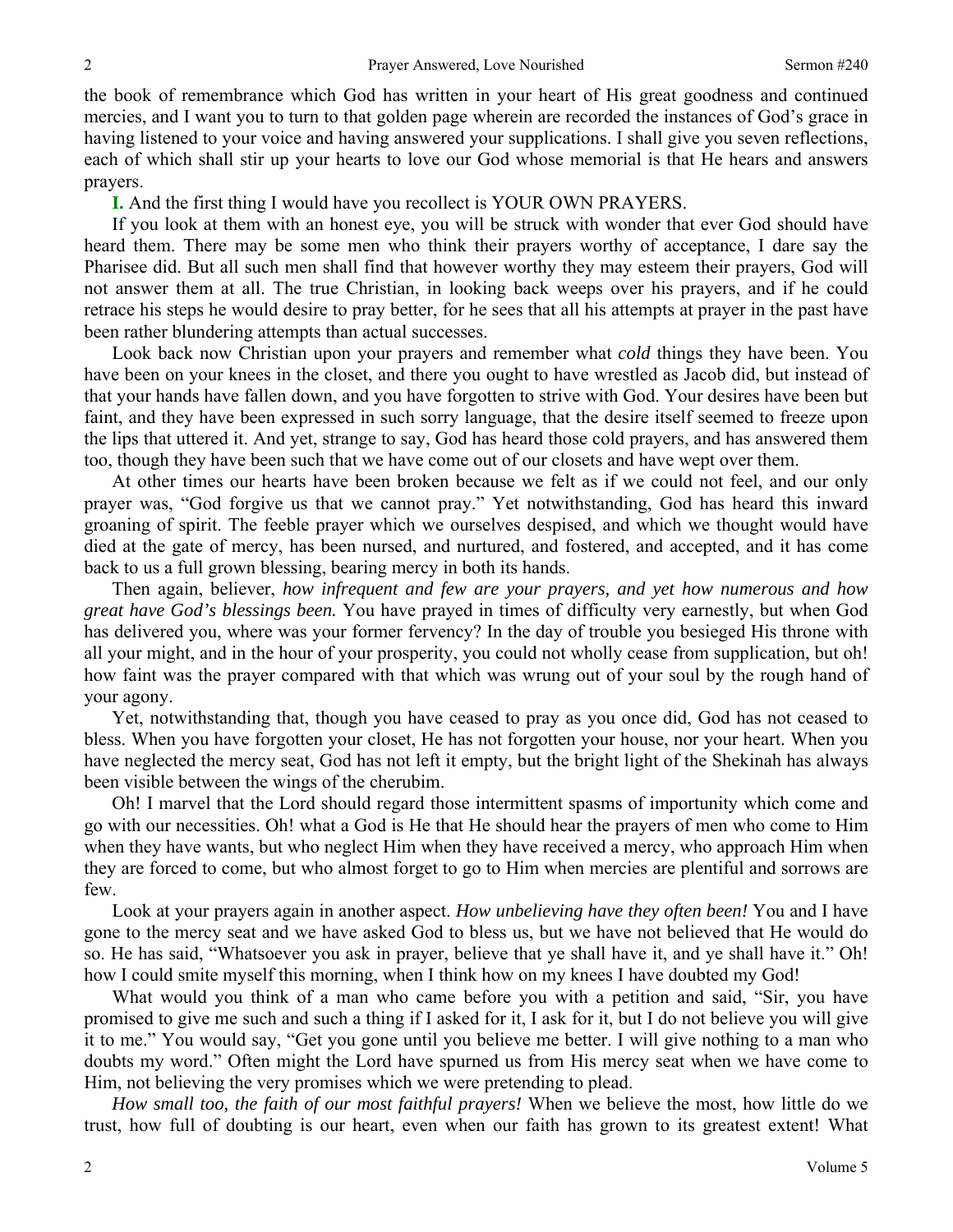Christian is there here who is not ashamed of himself for having so often doubted a God who never yet denied Himself, who was never once untrue, nor once unfaithful to His Word?

Yet, strange to tell, God has heard our prayers, though we believed not, He abode faithful. He has said, "Poor heart, your weakness makes you doubt Me, but My love compels Me to fulfill the promise even though you doubt." He has heard us in the day of our trouble, He has brought us sweet deliverance even when we dishonored Him by trembling at His mercy seat. I say again, look back upon your prayers, and wonder that God should ever have heard them.

Often, when we awake in the morning, and find our house and family all secure, and remember what a poor family prayer we uttered the night before, we must wonder the house was not burnt and all in it. And you in the church, after you have been to the prayer meeting and prayed there, and God has actually listened to you, and multiplied the church and blessed the minister, do you not say afterwards, "I wonder that He should have heard such poor prayers as those that were uttered at the prayer meeting?"

I am sure, beloved, we shall find much reason to love God, if we only think of those pitiful abortions of prayer, those unripe figs, those stringless bows, those headless arrows, which we call prayers, and which He has borne with in His longsuffering.

The fact is that sincere prayer may often be very feeble to us, but it is always acceptable to God. It is like some of those one-pound notes which they use in Scotland—dirty, ragged bits of paper, one would hardly look at them, one seems always glad to get rid of them for something that looks a little more like money. But still, when they are taken to the bank, they are always acknowledged and accepted as being genuine, however rotten and old they may be.

So with our prayers, they are foul with unbelief, decayed with imbecility, and worm-eaten with wandering thoughts, but nevertheless God accepts them at heaven's own bank, and gives us rich and ready blessings in return for our supplications.

**II.** Again, I hope we shall be led to love God for having heard our prayers, if we consider THE GREAT VARIETY OF MERCIES WHICH WE HAVE ASKED IN PRAYER, AND THE LONG LIST OF ANSWERS WHICH WE HAVE RECEIVED.

Now, Christian, again—be your own preacher. It is impossible for me to depict your experience as well as you can read it yourself. What multitudes of prayers have you and I put up from the first moment when we learned to pray! The first prayer was a prayer for ourselves, we asked that God would have mercy upon us, and blot out our sin. He heard that.

But when He had blotted out our sins like a cloud, then we had more prayers for ourselves. We have had to pray for sanctifying grace, for constraining and restraining grace, we have been led to ask for a fresh assurance of faith, for the comfortable application of the promise, for deliverance in the hour of temptation, for help in the time of duty, and for succor in the day of trial. We have been compelled to go to God for our souls, as constant beggars asking for everything.

Bear witness, children of God, you have never been able to get anything for your souls elsewhere. All the bread your soul has eaten has come down from heaven, and all the water of which it has drunk has come out of that living Rock—Christ Jesus the Lord. Your soul has never grown rich in itself, it has always been a pensioner upon the daily bounty of God, and hence your prayers have had to ascend to heaven for a range of spiritual mercies all but infinite. Your wants were innumerable, and therefore, the supplies have been innumerable, and your prayers have been as varied as the mercies have been countless.

But it is not for your soul alone that you have pleaded, your *body* has had its cries. You have been poor, and you have asked for food and clothes. How frequently have they been given to you. Not by miracles it is true. The ravens do not bring you bread and meat, but bread and meat comes without the ravens, which is a greater miracle still. It is true your raiment has waxed old, and therefore you have not realized the miracle of the children of Israel in the wilderness, whose clothes never grew old, nevertheless you have had a greater miracle still, for you have had new ones when you wanted them.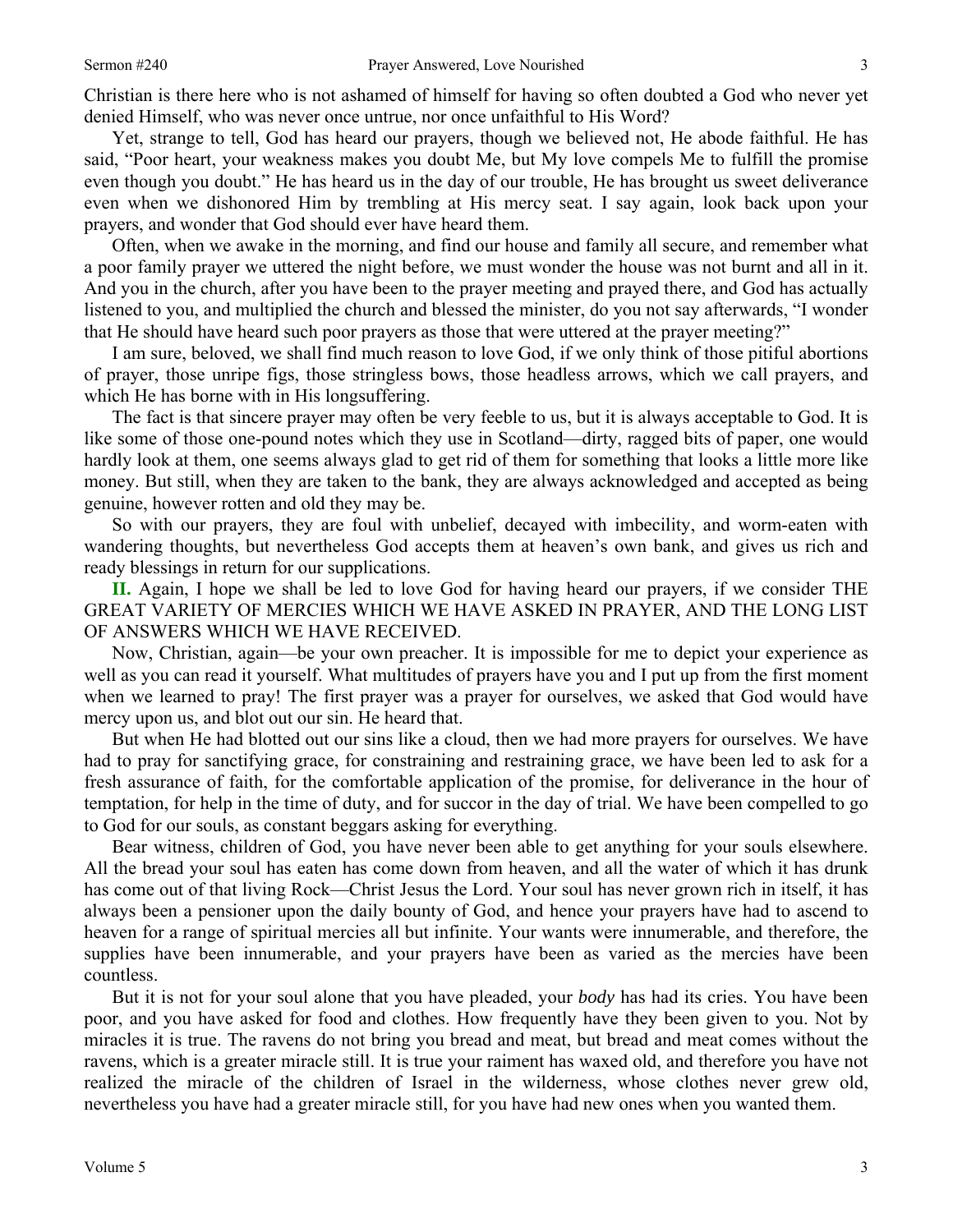All your necessities have been provided for as they have arisen. How often have these necessities come upon you? So great have they been at times, that you have said, "Surely the Lord will forsake me and deliver me over, I shall not have my bread given me, nor shall my water be sure." But hitherto God has fed you, you are not starved yet, and by the grace of God you won't be. You have been told many a time by unbelief that you would die in the workhouse, but you are out of it even now, though it seems as if a thousand miracles had been put together to keep you from it.

Then again, how often sickness has laid hold upon you, and like Hezekiah, you have turned your face to the wall and cried, "LORD, spare thy servant, and let him not go down to the grave in the midst of his days," and here you are, the living, the living to praise God. Recollect the fever and the cholera, and all those other fierce diseases which have laid you low, remember those prayers you uttered and those vows you made? Oh! do not you love the Lord because He has heard your voice and your supplication?

How frequently too have you prayed for journeying mercies, and He has protected you in the midst of accidents. You have asked for blessings in your going out and your coming in, blessings of the day and of the night, and of the sun and of the moon, and all these have been vouchsafed to you. Your prayers were innumerable, you asked for countless mercies, and they have all been given. Only look at yourself, are not you adorned and bejeweled with mercies as thickly as the sky with stars.

Think how you have prayed for your family. When you first knew the Lord your husband feared Him not, but how you wrestled for your husband's soul! and now the tear is in your eye while you see your husband sitting by your side in the house of God, and recollect, it is not many months ago since he would have been in the tavern.

Your children too have through your prayers been brought to God. Mothers, you wrestled with God that your children might be God's children, and you have lived to see them converted. How great the mercy to see our offspring called in early youth. Oh! love the Lord, because in this respect too He has heard your voice and your supplication.

How often have you presented before God your business, and He has helped you in that matter? How frequently have you laid your household sorrows before Him, and He has delivered you in that case. And some of us can sing of blessings given to us in the service of God in His church. We have lived to see the empty sanctuary crowded to the full, we have seen our largest attempts successful beyond our most sanguine hopes, we have prayed for sinners, and seen them saved, we have asked for backsliders, and have seen them restored, we have cried for a Pentecost, and we have had it, and by God's grace we are crying for it again, and we shall have it once more.

O minister, deacon, elder, member, father, mother, man of business, have you not indeed cause to say, "I love the LORD, because he hath heard my voice and my supplications"? I am afraid the very fact that God hears our prayers so constantly, leads us to forget the greatness of His mercy. Let it not be so, "Bless the LORD, O my soul, and forget not all His benefits." Let this today be brought to mind, and let me raise a song to the God who hath heard the voice of my supplication.

**III.** Let us note again THE FREQUENCY OF HIS ANSWERS TO OUR FREQUENT PRAYERS.

If a beggar comes to your house and you give him alms, you will be greatly annoyed if within a month he shall come again, and if you then discover that he has made it a rule to wait upon you monthly for a contribution, you will say to him, "I gave you something once, but I did not mean to establish it as a rule."

Suppose however, that the beggar should be so impudent and impertinent that he should say, "But I intend sir, to wait upon you every morning and every evening," then you would say, "I intend to keep my gate locked that you shall not trouble me."

And suppose he should then look you in the face and add still more, "Sir, I intend waiting upon you every hour, nor can I promise that I won't come to you sixty times in an hour, but I vow and declare that as often as I want anything so often will I come to you, if I only have a wish I will come and tell it to you, the least thing and the greatest thing shall drive me to you, I will always be at the post of your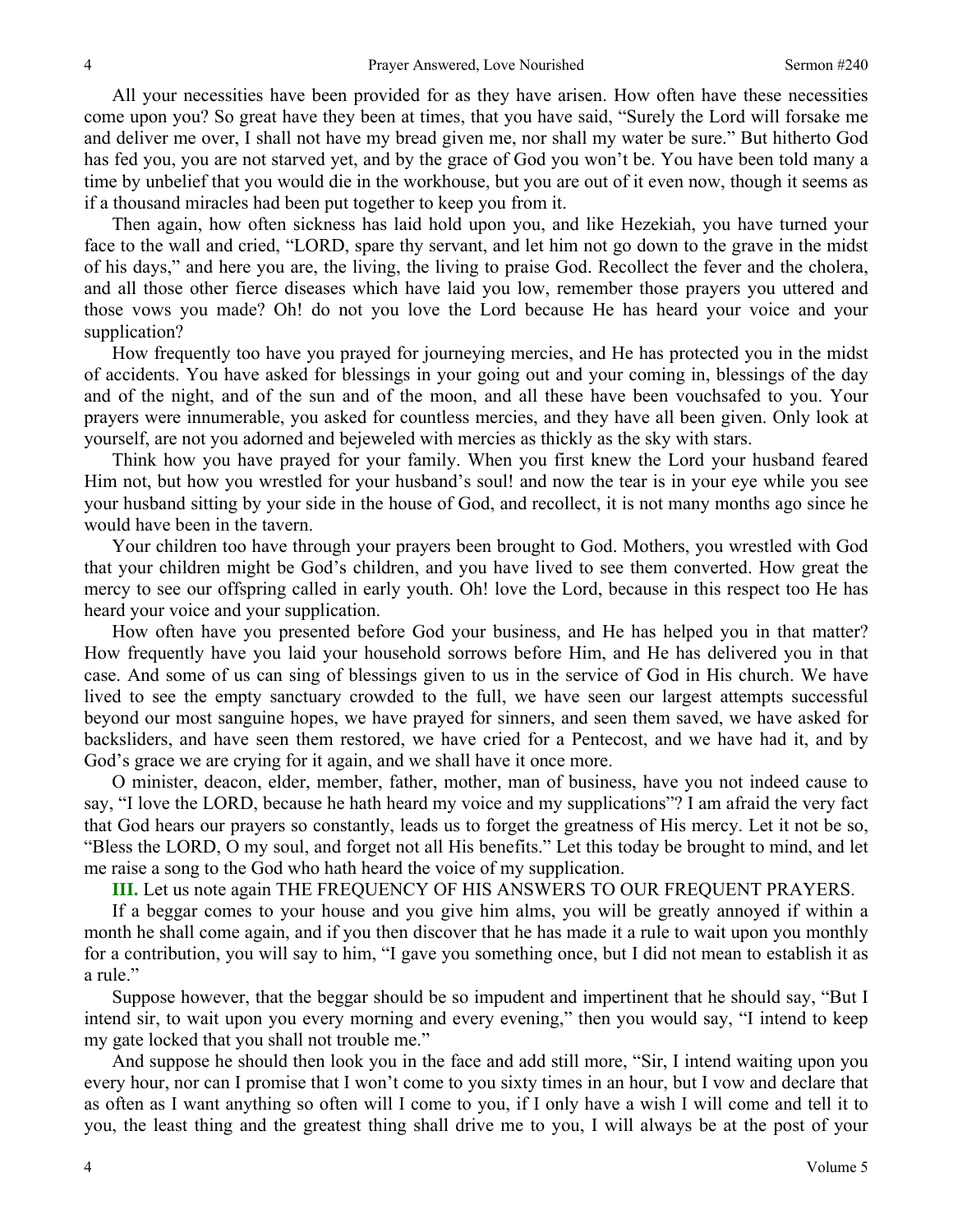Yet recollect, this is just what you have done to God, and He has never complained of you for doing it, but rather He has complained of you the other way. He has said, "Thou hast not called upon me, O Jacob." He has never murmured at the frequency of your prayers, but has complained that you have not come to Him enough.

Every morning when you have risen, your cry has gone up to Him, again with the family you have cried to the God of Jacob, at eventide you have gathered together and have prayed to Him, and whenever you have a trial, or a want, or a doubt, or a fear, you have, if you have done rightly, sped away swiftly to His throne and told Him all.

Speak now, saint, has He once said to you, "Get you gone, you weary Me"? Has He ever said, "Mine ear is heavy that it cannot hear; My arm is shortened that I cannot save"? Has He said, "Away with you, I want not thus to be perpetually hearing you? What is your harsh grating voice that I should always give My ear to it? Am I not hearkening to the songs of angels, to the shouts of cherubim? Away with you, tease Me not. At certain seasons you may come, on the Sabbath day you may pray, but I want not to hear you in the week"?

No, no, He has sweetly embraced us every time, He has always bowed the heaven and come down to listen to our feeble cries, He has never denied a promise, never broken His Word, even when we have pleaded a thousand times a day. Oh! I will love the name of such a patient God as this, who bears with my prayers though they be as a cloud of hornets in the air.

**IV.** Go a little further and you will have another thought arising. Think of THE GREATNESS OF THE MERCY FOR WHICH YOU HAVE OFTEN ASKED HIM.

We never know the greatness of our mercies till we get into trouble and want them. I talk today of pardoned sin, but I confess I do not feel its preciousness as I once did. There was a time when my sins lay heavy on me, conscience accused me, and the law condemned me, and I thought if God would but pardon me, it would be the greatest thing He ever did. The creating of a world seemed to me to be but little compared with the taking away of my desperately evil sins.

Oh, how I cried, how I groaned before Him, and He has pardoned me, and blessed be His name for it. But I cannot estimate the value of His pardon today as well as I could when I was seeking it—when I was almost driven to despair.

Oh, remember soul, when you did ask for pardon you were asking for that which worlds could not buy, you were asking for that which could only be procured through the lifeblood of the Son of God. Oh! what a boon was that! And yet He did not look you in the face and say, "Thou hast asked too much." No, but He gave it freely. He upbraided not, He blotted out all your sins, and washed you at once in the river of the Savior's blood.

Since that time what large things have you asked! You were in trouble once, it seemed as if bankruptcy must overtake you, and you did cry to Him. If the world heard it, it would have said, "What a fool are you to ask this of your God—He will never deliver you!" Unbelief, like Rabshekeh, wrote a blasphemous letter, and you did lay it before the Lord, but even when you were in prayer, your heart said, "The Lord will not deliver you this time. The lion will surely devour you. The furnace will most certainly burn you up."

But you put up a poor, groaning prayer, and you dared to ask great things, namely, that God would put His hand out of heaven and save you from the waters, that the flood might not overflow you. Are you not surprised at this time that you dared to ask so much? You would not dare to ask so largely of any of your friends, you would not have gone to one and said, "I must have a thousand pounds by such and such a day, will you lend it to me?"—you knew you would not get it. Yet you asked it of your God. It came, and here you are, living to praise His name, and if this were the right place, you would stand up and testify that God did hear you, that in the day of sorrow and tribulation He delivered you.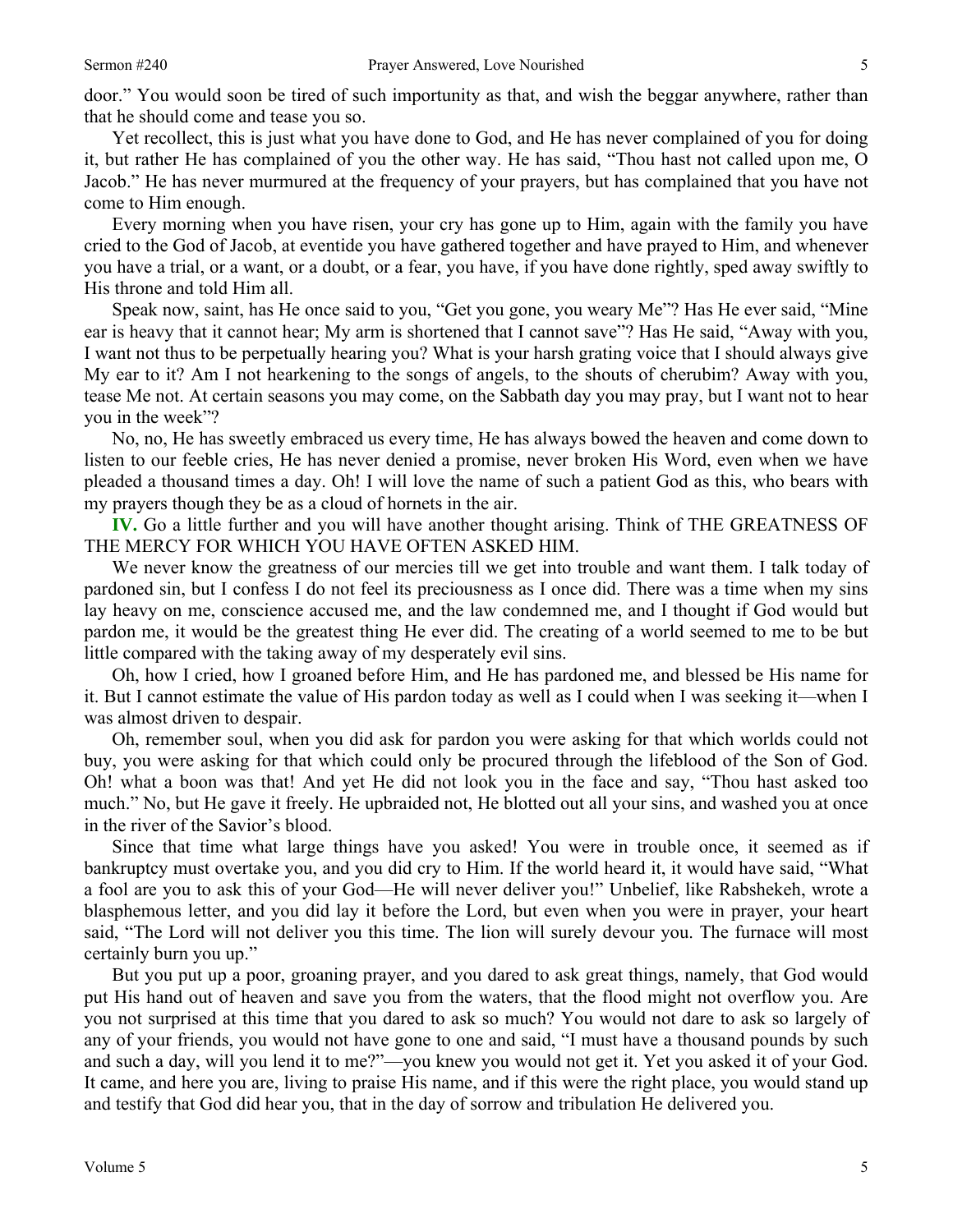Now do you not love Him for giving you such great things as these? God's mercies are so great that they cannot be magnified, they are so numerous they cannot be multiplied, so precious they cannot be overestimated. I say, look back today upon these great mercies with which the Lord has favored you in answer to your great desires, and will you not say, "I love the LORD, because he has heard my voice and my supplications"?

**V.** Another aspect of this case perhaps will reach our hearts more closely still. HOW TRIVIAL HAVE BEEN THE THINGS WHICH WE HAVE OFTEN TAKEN BEFORE GOD, AND YET HOW KINDLY HAS HE CONDESCENDED TO HEAR OUR PRAYERS.

It is a singular thing, that our hearts are often more affected by little than by great things. You may feed a child all the year round, and never get its thanks, but give it a sweetmeat or an orange, and you may have its heart and its gratitude. Strange that the bounties of a whole year should seem to be lost, while the gift of a moment is greatly prized. A little thing, I say, may often touch the heart more than a great thing.

Now, how often have we, if we have acted rightly, taken little things before the Lord. I believe it is the Christian's privilege to take all his sorrows to his God, be they little or be they great. I have often prayed to God about a matter at which you would laugh if I should mention it. In looking back I can only say it was a little thing, but it seemed great at the time. It was like a little thorn in the finger, it caused much pain, and might have brought forth, at last, a great wound. I learned to lay my little troubles at the feet of Jesus. Why should we not? Are not our great ones little? and is there, after all, much difference between great troubles and little ones in the sight of God?

The queen will stand at one hour listening to her ministers, who talk with her about public business, but does she seem less a queen when, afterwards, her little child runs to her as its mother because a gnat has stung it? Is there any great condescension in the matter? She who was a right royal queen when she stood in the privy chamber, is as right royal a queen and as well-beloved a mother of the nation, when she takes the little child upon her knee and gives it a maternal kiss. Her ministers must not present trifling petitions, but her children may.

So the worldling may say this morning, "How absurd to think of taking little troubles to God." Ah! it might be absurd to you, but to God's children it is not. Though you were God's prime minister, if you were not His child, you would have no right to take your private troubles to Him. But God's meanest child has the privilege of casting his care upon his Father, and he may rest assured that his Father's heart will not disdain to consider even his mean affairs.

Now let me think of the innumerable little things God has done for me. In looking back, my unbelief compels me to wonder at myself, that I should have prayed for such little things. My gratitude compels me to say, "I love the LORD, because he has heard those little prayers, and answered my little supplications, and made me blessed, even in little things which, after all, make up the life of man."

**VI.** Once more, let me remind you in the sixth place, of THE TIMELY ANSWERS WHICH GOD HAS GIVEN YOU TO YOUR PRAYERS, and this should compel you to love Him.

God's answers have never come too soon nor yet too late. If the Lord had given you His blessing one day before it did come, it might have been a curse, and there have been times when if He had withheld it an hour longer, it would have been quite useless, because it would have come too late.

In the life of Mr. Charles Wesley, there occurs a memorable scene at Devizes. When he went there to preach, the curate of the parish assembled a great mob of people, who determined to throw him into the horse pond, and if he would not promise that he would never come into the town again they would kill him.

He escaped into the house and hid himself upstairs. They besieged the house for hours, battering at the doors, breaking every pane of glass in the windows, and at last, to his consternation, they climbed the roof and began to throw the tiles down into the street, so as to enter the house from above. He had been in prayer to God to deliver him and he said, "I believe my God will deliver me," but when he saw the heads of the people over the top of the room in which he was concealed, and when they were just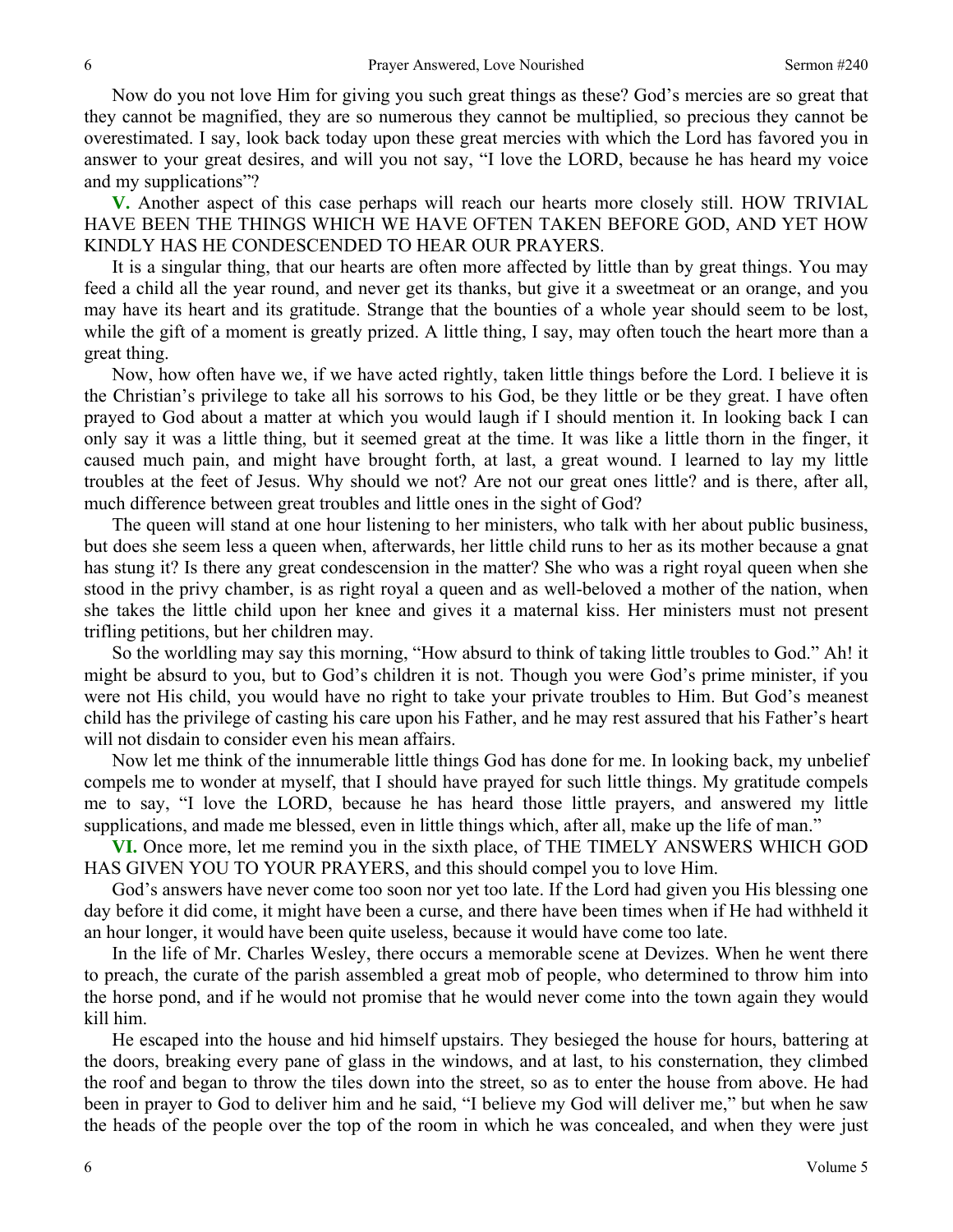about to leap down, he very nearly gave up all hope, and he thought surely God would not deliver him, when in rushed one of the leaders of the mob, a gentleman of the town who did not wish to incur the guilt of murder, and proposed to him that he would get him away if he would only promise that he would never come back again.

"No," he said, "I will never promise that." "But," said the man, "Is it your intention that you will not return immediately?" "Well" he said, "I do not say I shall come back just yet, I do not see any use in it. As you drive me away, therefore I shall shake off the dust of my feet against you, but I mean to come back again before I die." "Well," said the man, "that will do, if you only promise you will not come back directly I will get you away."

And so, by a great deliverance, he was saved from the jaw of the lion and the paw of the bear. His prayer was answered at the right time. Five minutes afterwards he would have been dead. Now cannot you say that the answer has come to you punctually at the very tick of the clock of wisdom, not before nor after.

**VII.** Now, the seventh recollection with which I would inspire you is this—will you not love the Lord when you recollect THE SPECIAL AND GREAT INSTANCES OF HIS MERCY TO YOU?

You have had seasons of special prayer and of special answer. Let me picture a man. There was one who feared not God, nor regarded man. He was engaged in business, and his affairs were not propitious, but rather everything went against him. He went against God and kicked the more because God kicked against him. He had servants about him that feared God and worshipped Him, but as for himself, he had no thought or regard for religion. His affairs became more and more perplexed and involved.

One day he passed by the house of one of his workmen, where prayer was wont to be made, and listening, he heard words uttered in supplication that touched his heart. Though he was the master, he went inside and listened to his servant while he preached. God touched that man's heart, and made him feel his need of a Savior.

He went home and he had now double cause for prayer. He went to the Lord and told him he was a poor, wretched undone sinner, and that he wanted mercy, and then he told the Lord beside, though he did not make it very prominent, that he was a poor, almost broken merchant, and that if God did not appear for him, he knew not but that he must be driven out of house and home. These two cases were laid before God.

First of all, God heard his prayer for his soul. He gave him joy and peace in believing. And poor as he was at that time, he found enough to assist in erecting a house where the Gospel might be preached. The Lord who had delivered him spiritually, now came to his assistance temporally. His affairs took a different turn, floods of prosperity rolled in upon him, and he is at this very day a living witness of the power of God to answer man's prayer for spiritual and for temporal things too.

And if it were needed, he could bear his willing witness of special answer in that special time of necessity. And does he not love his God? I know he does, for he delights to honor Him, he delights to give of his substance to Him.

And there may be others of you here present, whose characters have been pictured in this one which I have portrayed before you, who are saying, "Surely he means me." Oh, will you not then, at the recollection of what God did in that double mercy, say, "love Him. What can I do for him? There is nothing too great for me to give, nothing too large for me to do. Only let me know my duty, and the recollection of His marvelous bounty shall lead me to give of my substance to Him, to give my whole heart to Him. I will be wholly His, and hope that in death He will receive me to Himself."

Men and women, my brethren and sisters in Christ—will you look back a few short years, and recollect the time when you were on your knees before God, seeking Him? I could fix my eye today upon many a man who has been a drunkard, a swearer, a breaker of God's holy day, a hater of everything good.

I think I see you in that upper chamber of yours. Oh, how you cried, how you groaned! Oh, with what agony did you pour out your unutterable sighs! You rose up, and you thought God would not have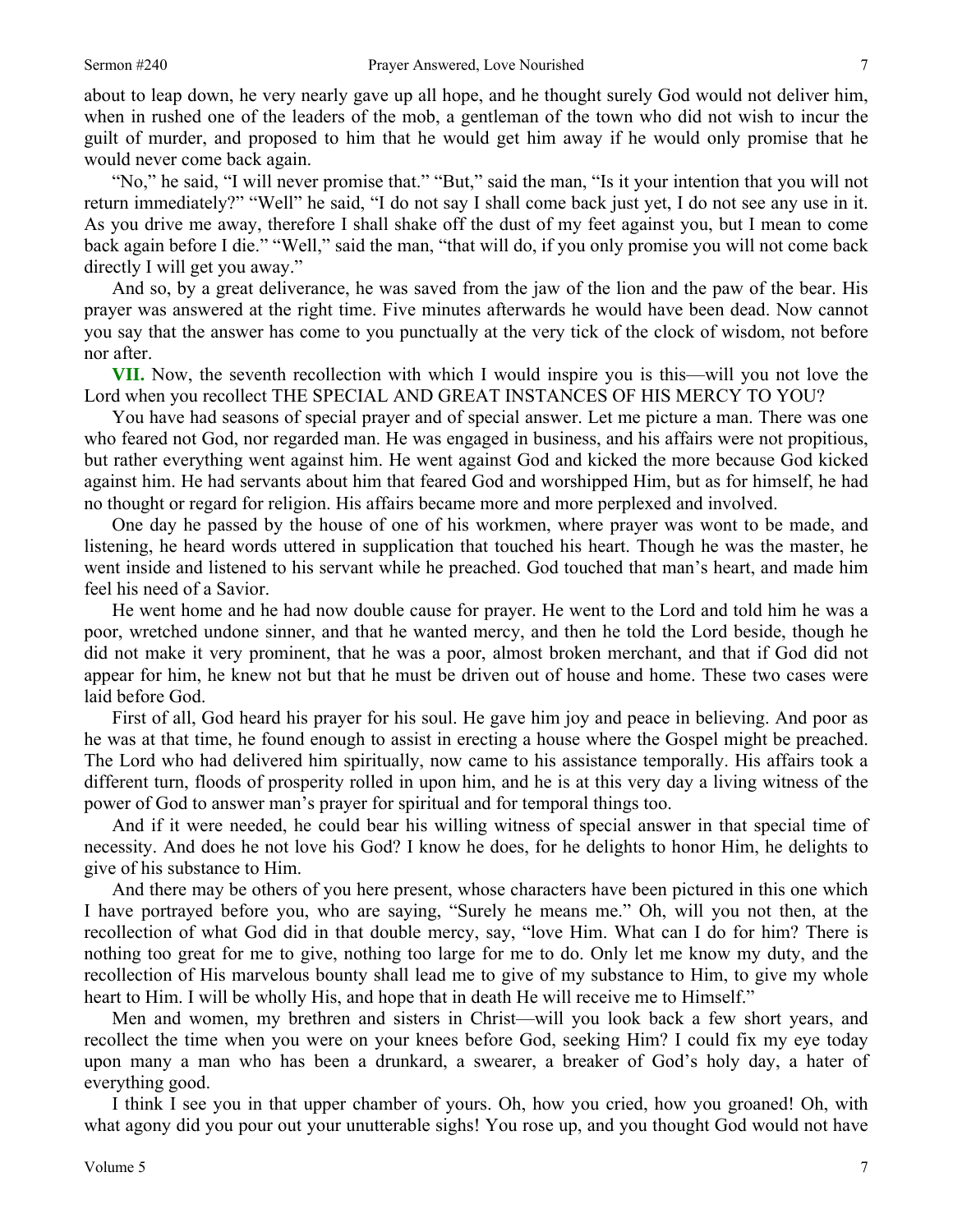mercy on you. You went to your business, but how wretched you were! You went back again to the chamber. And how the beam out of the wall could speak now, and tell you how you cried, and cried, and cried again, before His mercy seat.

Do you love Him but a little today? has your love grown cold? Go home and look again upon the chair against which you kneeled. Look at the very walls, and see if they do not accuse you, saying, "I heard you pray to God for mercy, and He has heard you. Now I see your cold heartedness, I mark your lukewarmness in His cause." Go home to your chamber, fall on your knees, and with tears of gratitude say—

> *"O thou, my soul, bless God the Lord; And all that in me is Be stirred up, His holy name To magnify and bless!"*

Some of us can recollect other special seasons of prayer. Members of my church, I remind you of that solemn season, when, like a hurricane of desolation, the judgment of God swept through our midst. Standing in this pulpit this very morning, I recall to myself that evening of sorrow, when I saw my people scattered like sheep, without a shepherd, trod upon, injured, and many of them killed.

Do you recollect how you cried for your minister, that he might be restored to a reason that was then tottering? Can you recollect how you prayed that out of evil God would bring forth good, that all the curses of the wicked might be rolled back upon themselves, and God would yet fill this place with His glory?

And do you remember how long ago that is, and how God has been with us ever since, and how many of those who were injured that night are now members of our church, and are praising God that they ever entered this house?

Oh! shall we not love the Lord? There is not a church in London that has had such answers to prayer as we have, there has not been a church that has had such cause to pray. We have had special work, special trial, special deliverance, and we ought pre-eminently to be a church, loving God, and spending and being spent in His service.

Remember again the varied times of your sickness, when you have been sick, sore, and nigh unto death. Let me picture my own experience that I may remind you of yours. I remember when I came to this pulpit in agony, and preached you a sermon which seemed to cost me my life's blood at every word I uttered. I was taken home to my bed full of grief and agony, I remember those weary nights, those doleful days, that burning brow, those roaming thoughts, those specters that haunted my dreams, that sleep without sleep, that rest that knew no rest, that torture, and that pain.

Then I sought God, and cried that He would spare me to stand in this pulpit once again. Oh! I thought then, in my poor foolish way, that I would preach as I ne'er had preached before, as "a dying man to dying men." I hoped my ministry was not over, I trusted I might have another opportunity of freeing myself from the blood of hearers, if any of that blood were on my skirts.

Here I stand, and I have to chide myself that I do not love Him as I ought, yet nevertheless, in the recollection of His great mercy, saving my soul from death, and mine eyes from tears, I must love Him, and I must praise Him, and I must in reminding each of you of similar deliverances, beseech and entreat you to bless the Lord with me. O let us magnify His name together. We must do something fresh, something greater, something larger than we have done before.

Having thus delivered these thoughts, I shall want you now for about three minutes to listen to me while I teach you three lessons which ought to spring from this sevenfold retrospect. What shall I say then? God has heard my voice in my prayer. The first lesson then, is this—He shall hear my voice in my praise*.* If He heard me pray, He shall hear me sing, if He listened to me when the tear was in mine eye,